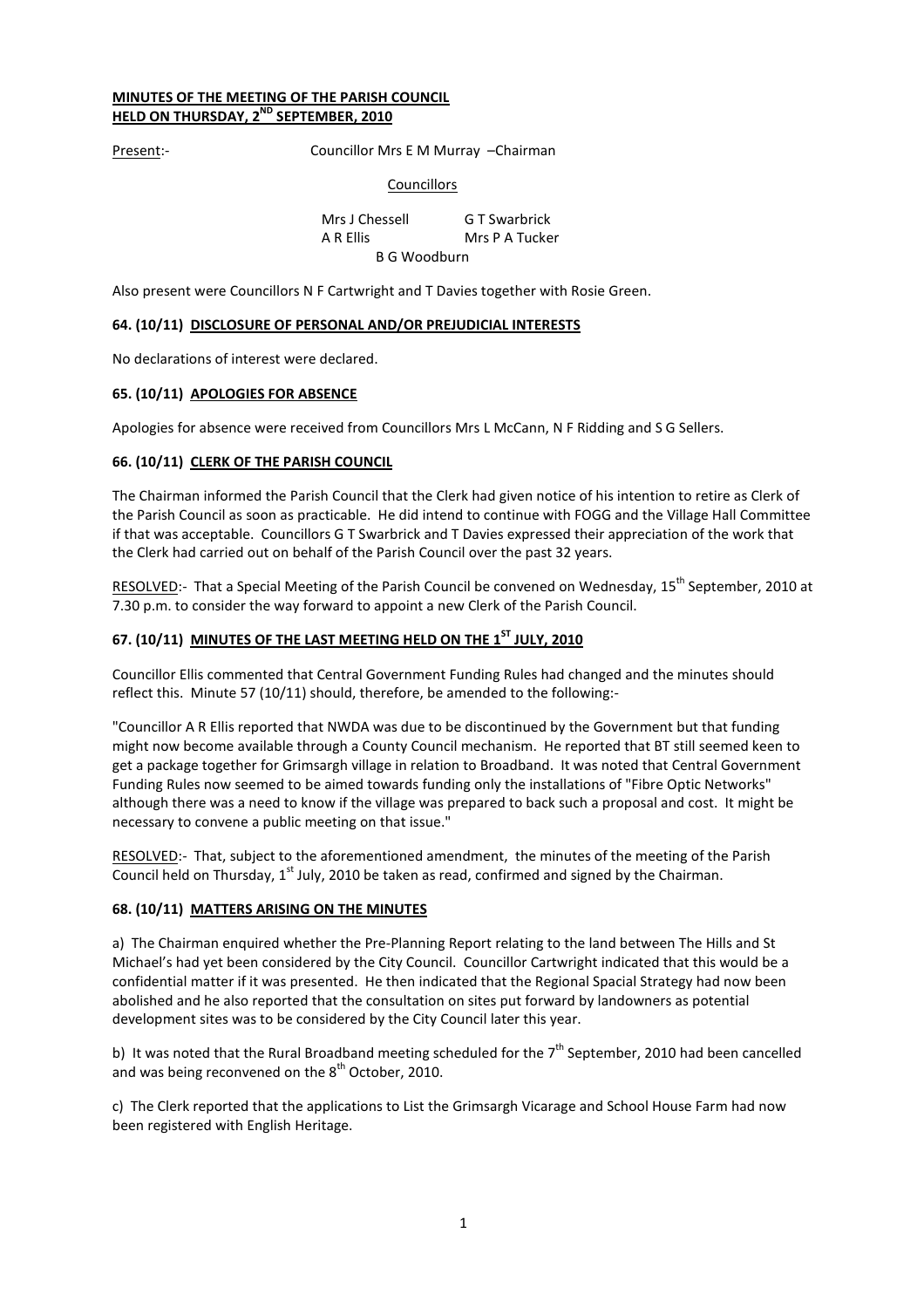# 69. (10/11) POLICING ISSUES

The Clerk reported that there had been 28 reported incidents in the area during July and August, including 1 case of fraud, 2 assaults and 1 drugs incident. It was also noted that the next PACT meeting was to be held on the  $16^{th}$  September, 2010.

RESOLVED:- That the report be received.

# 70. (10/11) BMX/SKATEBOARD PARK PROPOSALS

It was reported that a letter had been sent to Mr D Lemmings summarising the views of the Parish Council in July and asking him to consider management, etc., of his proposals. Nothing further had been heard from him by way of reply. United Utilities had also been asked about the possible sale of a piece of land fronting Preston Road for use as a BMX/Skateboard Park and no reply had been received from them.

Councillor Woodburn indicated that the area to the rear of the Church had been used unofficially as a BMX circuit and had been well managed by the youths, although there was very little available space. However, it had not caused any problems. The Parish Council was reminded that Preston ideally wanted resources to be channelled into a central based facility, possibly at Moor Park. It was again noted that a facility already existed close by in Longridge.

The Council was of the view that Mr Lemmings should be asked to establish a Group to try to move the matter forward, carry out the necessary research, obtain costings, etc., and then come back to the Parish Council with their results to enable the Parish Council to fully consider the matter further.

RESOLVED:- That Mr Lemmings be asked to establish a Group to try to move the matter forward, carry out the necessary research, obtain costings, etc., and report back to the Parish Council in due course.

# 71. (10/11) TOWN AND COUNTRY PLANNING ACT, 1990

The undermentioned planning application was presented:-

| 006/2010/0569 | 6 Brindle Place | - Erection of single storey extension to rear |
|---------------|-----------------|-----------------------------------------------|
|               | Grimsargh       | of dwelling                                   |

The Clerk presented details of the application.

RESOLVED:- a) That no observations be offered in respect of planning application no. 006/2010/0569.

# 72. (10/11) RIBBLE VALLEY BOROUGH - PLANNING CORE STRATEGY CONSULTATION

The Ribble Valley Planning Core Strategy had been released for consultation and 3 Options all included Longridge as a centre for development, although Option 2 had proposed 450 dwellings in Longridge. This would, of course, have a significant traffic impact on Grimsargh, plus Goosnargh and Broughton. The Consultation document was open for comment until the 20<sup>th</sup> October, 2010 and the concerns would be raised at the Rural Area Forum on the  $9<sup>th</sup>$  September, 2010.

RESOLVED:- a) That publicity be given to the Ribble Valley Planning Core Strategy in the press and on the Parish Council Notice boards; and

b) That the Planning Core Strategy be discussed further at the next meeting.

# 73. (10/11) DRAFT JOINT LANCASHIRE LOCAL TRANSPORT PLAN

A copy of the draft Joint Lancashire Local Transport Plan was presented. The Plan covered all of Lancashire but there appeared to be little regard given to issues affecting adjoining Borough and Parish Councils.

RESOLVED:- That the cross boundary issues arising from the Ribble Valley Planning Core Strategy be raised with the County Council as a matter for consideration in the Joint Lancashire transport Plan.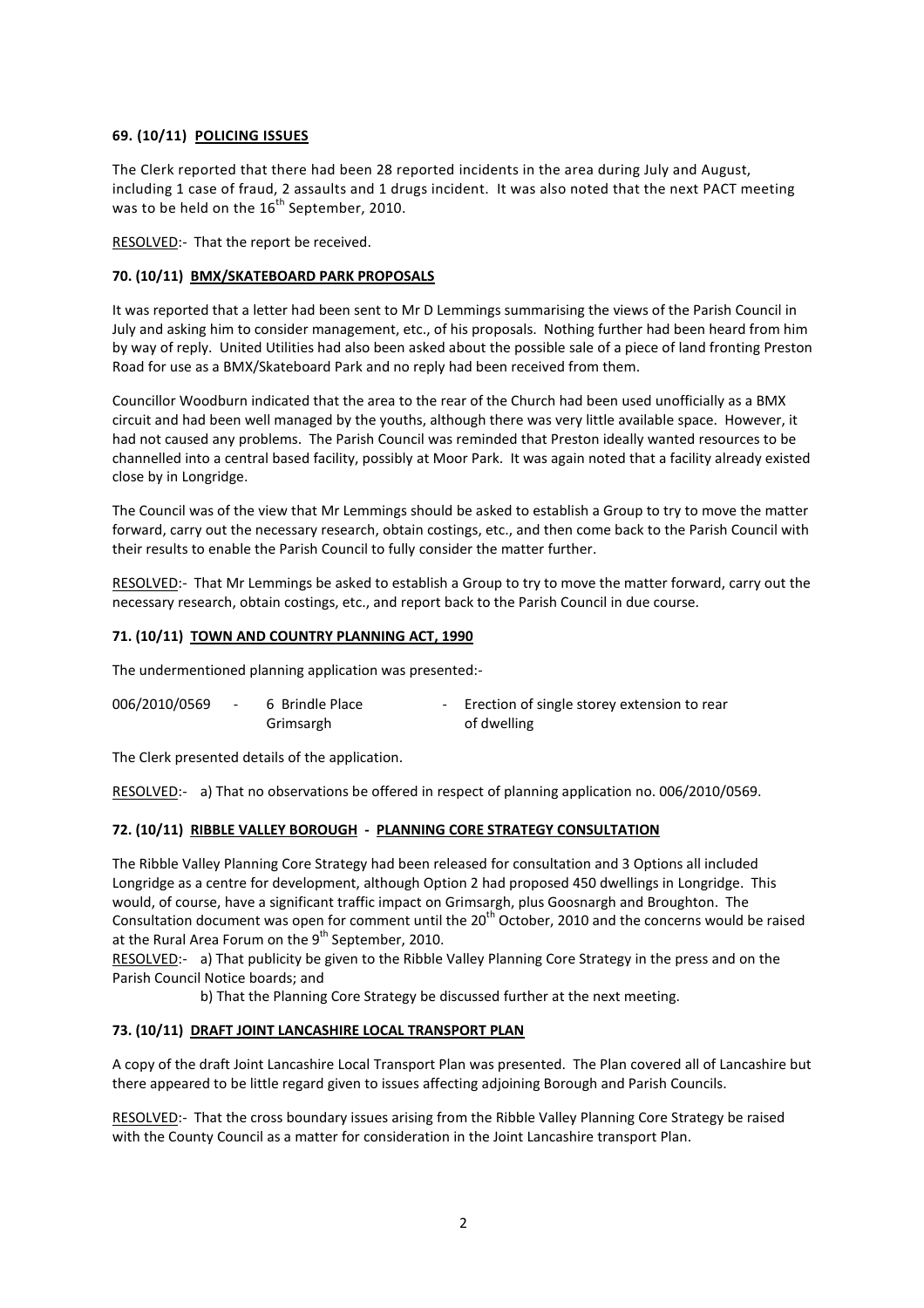# 74. (10/11) PARISH NEWSLETTER

Councillors were asked for suggested items for the next edition of the Parish Newsletter. It was agreed that items on the Website, Flower Beds, Free Fun Friday, Field Day, FOGG, Village Hall, BMX/Skatepark, Broadband and Preston Guild would be prepared.

RESOLVED:- That items for the Newsletter be drafted and passed to the Clerk within the next two weeks.

# 75. (10/11) COMMUNITY ENGAGEMENT

Councillor Mrs Tucker presented a report on the last meeting of the Community Engagement Sub-Group, which included the Parish Council website, Public Consultations and the Newsletter amongst others. The Parish Council would also have a display at the Village Hall Open Day on the 19<sup>th</sup> September, 2010 to advertise itself.

RESOLVED:- That the report be received.

# 76. (10/11) PRESTON GUILD

It was reported that a Pre-Planning Meeting on matters relating to Preston Guild 2012 was to be held on the 7<sup>th</sup> September, 2010 with representatives from Village based organisations. Mr P Walsh from Preston City Council would also be attending to present an overview of the Guild 2012.

RESOLVED:- That the report be received.

# 77. (10/11) FRIENDS OF GRIMSARGH GREEN

The issues discussed at a meeting with Matt Kelly on the  $13<sup>th</sup>$  August, 2010 were presented. The Pond/Wildflower sign was now in place and the Village Green had also been nominated and inspected as part of the Entrust Scheme Awards. The Village Green Clean Up had taken place on a very wet Sunday. Preston City Council was now preparing a design scheme for the Children's Play Area, which would utilise the S.106 funding. It was noted that this funding had still not been finalised. Councillor Davies would look into this aspect in an attempt to move it forward.

RESOLVED:- That the report be received.

#### 78. (10/11) COMMUNITY PROJECTS

#### i) Free Fun Friday

Rosie Green presented a feedback report from the events that had taken place, in particular in Grimsargh. Councillors felt that the event was an excellent exercise involving young persons and had been extremely well organised and managed. A lot of work had gone into the event which had been well supported and had been considered to be a great success.

#### ii) Britain in Bloom

Rosie Green reported that the judges had been positive about the Grimsargh Village Green entry. The awards were to be presented at Southport on the  $20^{th}$  October, 2010. In addition, support was being offered by the organisers for the future.

# RESOLVED:- a) That the reports be received; and

 b) That a letter be sent to Mrs L Norris, Chief Executive at Preston expressing the Parish Council's appreciation for all the work that had been put into the "Free Fun Friday" events and particularly the amount of time and effort spent by Rosie Green in this regard.

# 79. (10/11) THE NELLIE CARBIS MILLENNIUM WOODLAND

Councillor Woodburn reported that the Woodland AGM would be held in November, 2010 on a date still to be agreed. The Chairman commented on the superb display of wild roses in the Woodland.

RESOLVED:- That the report be received.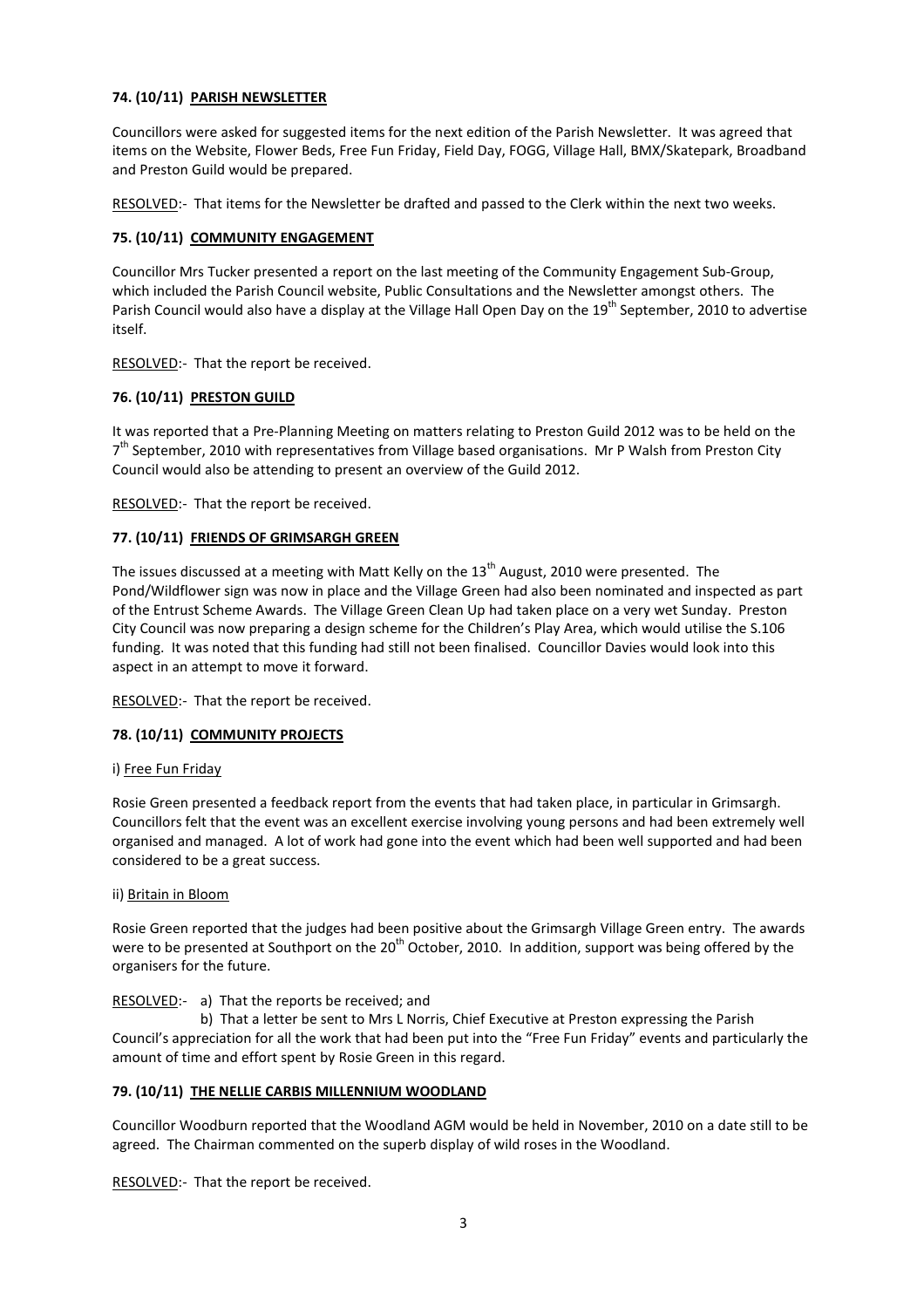# 80. (10/11) PARISH LENGTHSMAN

The Lengthsman's time sheets for July and August, 2010 were presented

RESOLVED:- That the report be received.

# 81. (10/11) COUNCIL TAX REFERENDUMS CONSULTATION

A report on proposals for Referendums being required for excessive increases in Council Tax was presented. The implications for such Referendums were significant and they would in themselves lead to addition costs being imposed.

RESOLVED:- That the Parish Council's concerns about the financial implications of Referendums be passed on as part of the Consultation.

# 82. (10/11) CLERK'S SALARY, ALLOWANCES AND EXPENSES

The Clerk presented details of his salary, expenses and allowances totalling £540. 02 for the period June to August, 2010, inclusive.

RESOLVED:- That approval be given to the payment of the Clerk's salary, allowances and expenses totalling £540. 02 for the period June to August, 2010, inclusive.

# 83. (10/11) ACCOUNTS FOR PAYMENT

RESOLVED:- That the undermentioned accounts be approved for payment:-

| a) | Adam Cooper                                       | £810.75  |
|----|---------------------------------------------------|----------|
|    | (Payment to Lengthsman – August, 2010.            |          |
|    | 60 hours @ £11. 50 per hour.                      |          |
|    | Includes £120. 75 V.A.T. @ 17.5%)                 |          |
| a) | Adam Cooper                                       | £94.00   |
|    | (Materials for Bus Shelter repairs, Woodstain and |          |
|    | Varnish for Shelters and Planters                 |          |
|    | Includes £14.00 V.A.T. @ 17.5%)                   |          |
| b) | Peter J Croft                                     | £540, 02 |
|    | (Clerk's salary, allowances and expenses          |          |
|    | June to August, 2010, inclusive)                  |          |

# 84. (10/11) MATTERS INTRODUCED BY MEMBER

# a) Councillor Mrs J Chessell

Commented on grass cuttings being tipped in various locations on the Village Green. The Clerk reported that Mr R Wallbank had spoken to a Garden Contractor from Grimsargh Manor about tipping cuttings on the Green. The Clerk also reported that arrangements had been made with Preston for bins to be provided at the Council Store for cuttings. These would be emptied by Preston City Council.

# b) Councillor Mrs P A Tucker

Referred to transporters delivering to Browns Garage continuing to offload on the road, instead of on-site in the garage. It was noted that offloading on the road now happened infrequently.

# c) Councillor A R Ellis

i) Commented that a hedge near to school was overgrown on to the footway. The hedge was owned by Dr Rossall. It was noted that Dr Rossall had also offered to gift a piece of land to the school as a safety issue. The Council was reminded of previous issues with Dr Rossall and his attempts to develop in Grimsargh. A letter would be sent about the overgrown hedge.

ii) Reported that the speed camera markings had still not be put on Preston Road. The County Council would be asked to carry out this work as soon as possible.

iii) Commented on parking on the Preston Road footway near to school, almost totally obstructing the footway. PC Zanelli would be asked to deal with this problem.